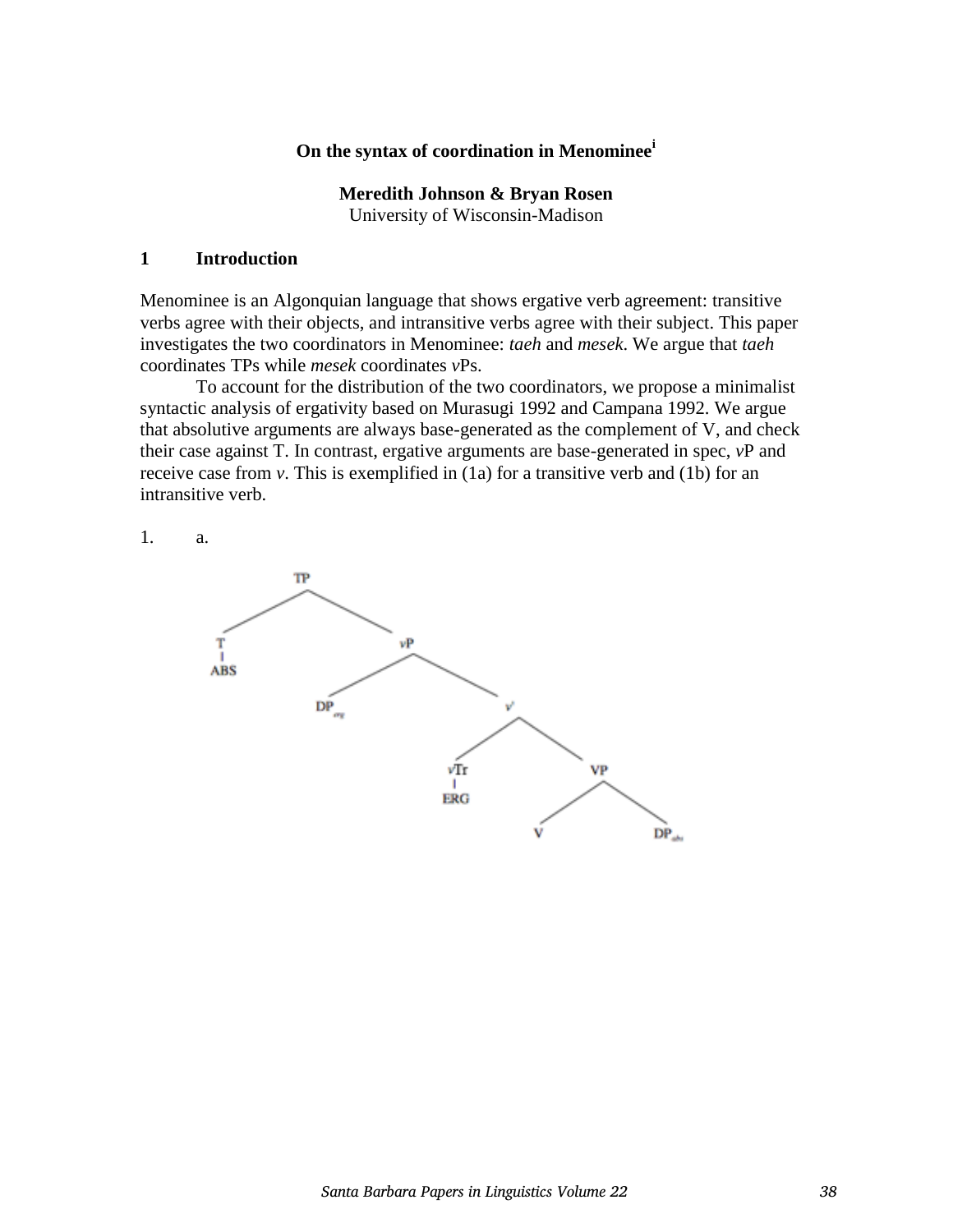

Crucially for our analysis, absolutive arguments of transitive verbs are case-checked in a higher position than ergative arguments are.

 The paper is structured as follows: section 2 reviews the Menominee coordination data first presented in Johnson, Macaulay & Rosen 2011 (henceforth JMR). Section 3 outlines the syntactic analyses of ergativity proposed in Murasugi 1992 and Campana 1992. Section 4 illustrates how our analysis makes the correct predictions for Menominee coordination data. Finally, section 5 concludes the paper and suggests typological implications.

#### **2 Coordination data from Menominee**

JMR 2011 conducted a study of coordination in Menominee based on a corpus of 50 texts, in addition to elicited data. In this section we review their findings. As they describe, *taeh* is a second position clitic that can attach either after the first word or phrase of the sentence. These two possibilities are shown below in (2a) and (2b). (2a) shows *taeh* attaching after *akom*, which is the first word of the noun phrase 'these old people.' In (2b), *taeh* attaches after the entire noun phrase 'four winters.' *Mesek* always appears between its two coordinands, as in (2c), where it joins the verbs 'laugh' and 'cry.'ii

2. a. Akom taeh keckīwak nekēs-kenuakok 's pas kahkānemaeseyan these *taeh* old.person.PL 1.CP-they.stop.me AOR might I.rush.ahead 's kataew-macēq-nāp-kehteka ewenaeniweyan. AOR going.to-in.pitiful.pretense-I.be.a.farmer 'And these old people stopped me from rushing to be a pitiful excuse for a farmer.' (PE 005)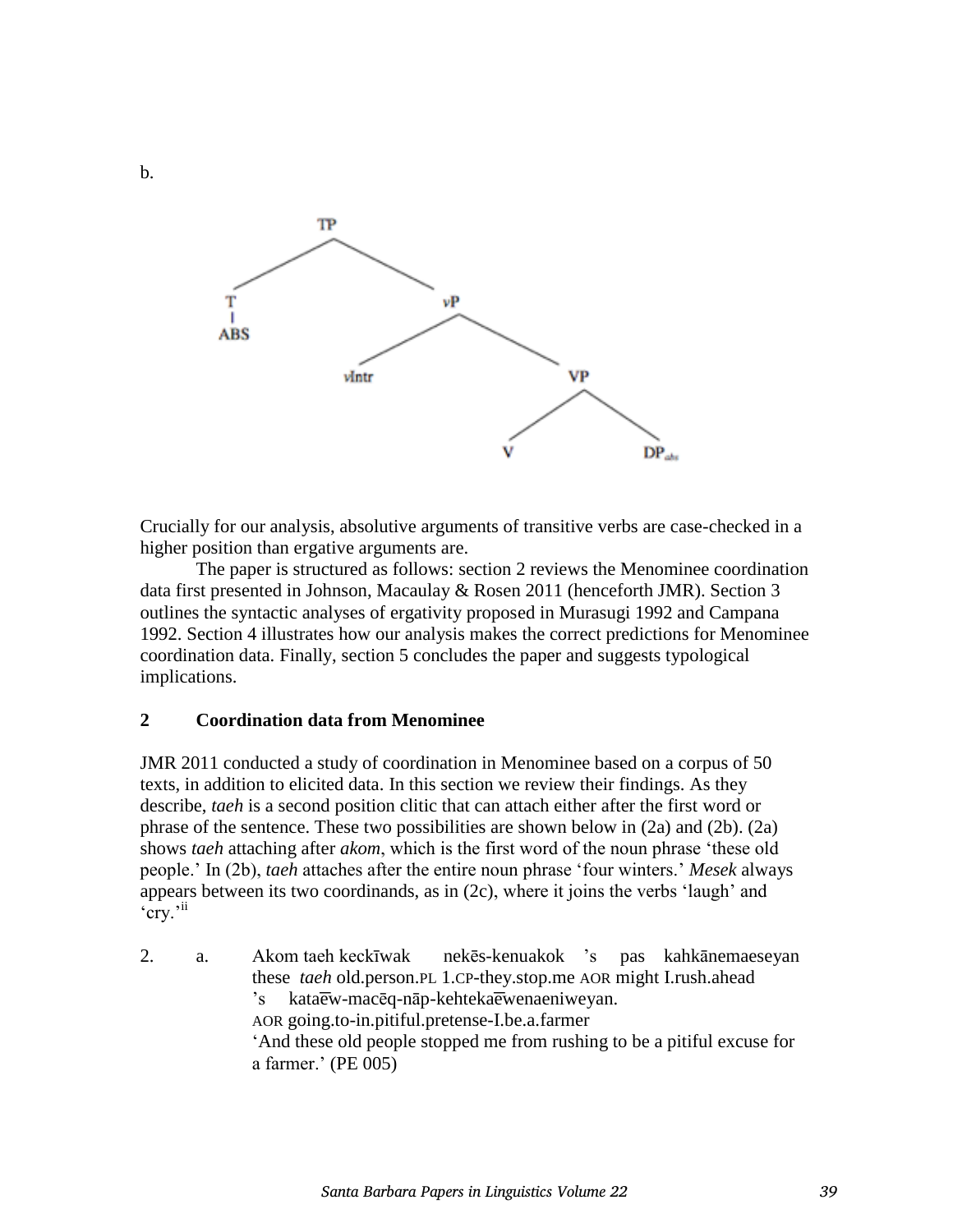| b.          | Nīw pepōn taeh nekēs-awēh-kanapac-wāpahtan              | emes |
|-------------|---------------------------------------------------------|------|
|             | four winter taeh 1.CP-go.and-maybe-I.go.to.school there |      |
|             | 'I went to school there for four winters.' (BLS 017)    |      |
| $c_{\cdot}$ | Sosaet kes-ayaeniw mesek kes-maw.                       |      |
|             | Joseph CP-laugh mesek CP-cry                            |      |

'Joseph laughed and cried.' (SS 6/1/01)

 When two noun phrases are joined, *mesek* is always used, and again appears between the two coordinands:

3. Sosa en kēs-mīcwah mēnan mesek ata ehemenan. Susan CP-she.eat.them blueberries *mesek* strawberries 'Susan ate blueberries and strawberries.' (MF 6/10/10)

However, both *taeh* and *mesek* can be used to join verb phrases. The relevant data illustrating the environments in which *taeh* and *mesek* are used are given in (4)-(9) below:

As seen in (4), *mesek* is the coordinator used to join intransitive verbs with same subject:

4. Kēs-kesīgnehciwa ew mesek keta ew-cēpāhkow CP-**she**.wash.dishes *mesek* going.to-**she**.cook 'She washed dishes and she's going to cook.' (MF 10/7/10)

(5) illustrates that *taeh* coordinates intransitive verbs that have different subjects:

5. Nekot meta emoh wāwēkew; okīqsan taeh ta ewan. one **woman** RED.she.live **her.son**.OBV *taeh* he.exist.OBV 'A certain woman lived there; and she had a son (her son existed).' (FP 001- 002)

As example (6) demonstrates, *mesek* is used to join transitive verbs with the same object:

6. Nekēs-tepāhan ana ecēmenan mesek Sāpatīs pas kēsam. 1.CP-I.buy **peas** *mesek* John might he.cook.**them** 'I bought peas and John might cook them.' (MF 3/31/11)

In contrast, (7) shows that *taeh* used to coordinate transitive verbs with different objects:

7. kaeqceh new ohsāpameken; kan taeh onaew anan near EMPH he.look.at.**him**.from.there NEG *taeh* he.did.not.see.**him** 'He<sub>i</sub> was watching him<sub>j</sub> from close by; but he<sub>j</sub> didn't see him<sub>i</sub>.' (TAT 089-090)

In all cases of coordination of one transitive verb with one intransitive verb, *taeh* is used. (8) exemplifies coordination of a transitive and intransitive verb with same subject, and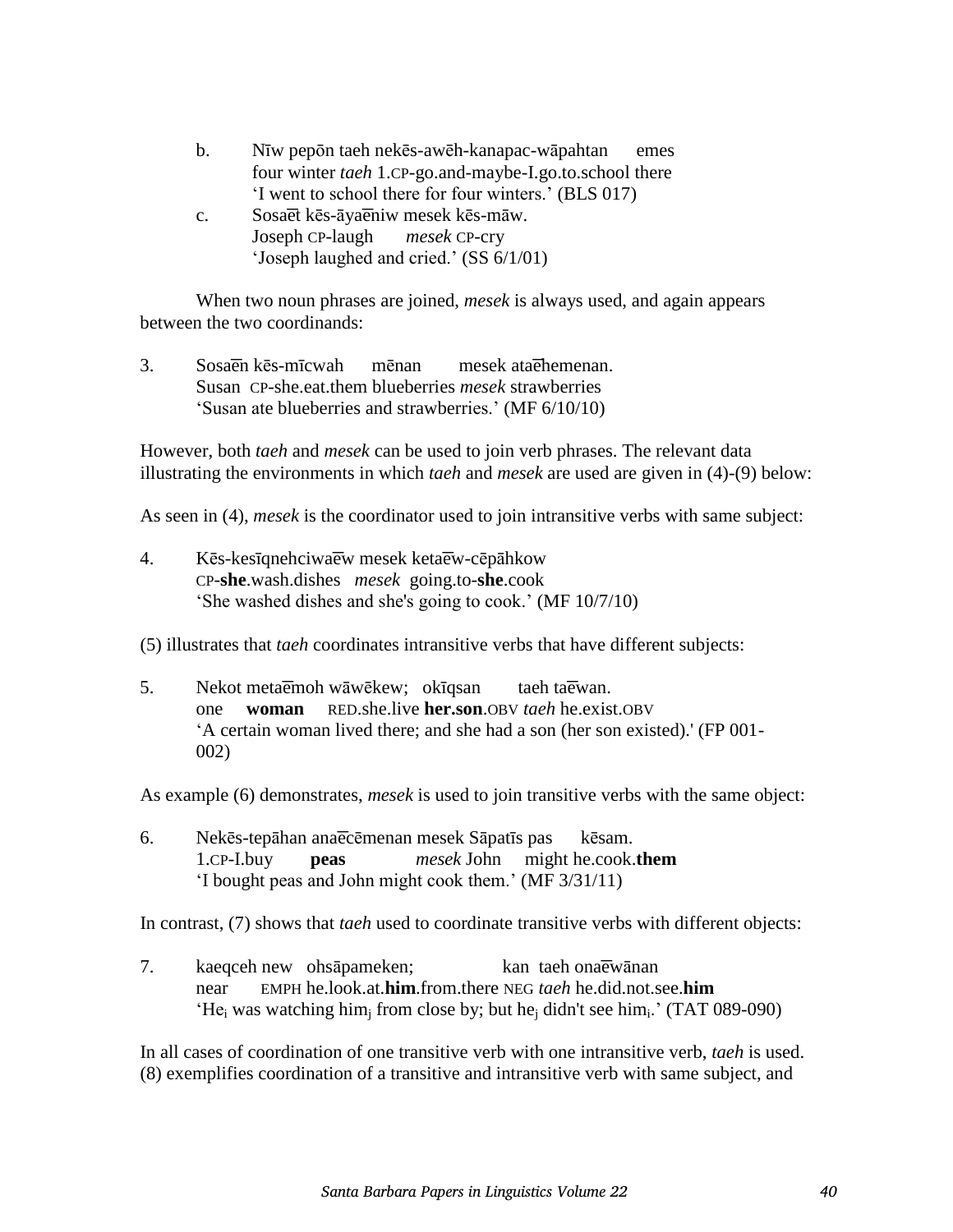the example in (9) shows *taeh* is used when the subject of the transitive verb and object of the transitive verb are the same.

- 8. Nekot kaeqc-ena eniwan ahkīheh ahpākenaewen, enes taeh  **one old-man** on.the.ground **he**.throw.him.onto.ground there *taeh* wahkēc wēyōh cew-ka eqc-nīmit. on.top his.body EPIS-intensely-**he**.dance 'He threw one old man down on the ground, and he must have danced hard there on top of him.' (BM 045-046)
- 9. Nahāw, ayāpa ew, kekātaew-nīmihen kaeh; yōm taeh well.then stag 2.going.to-I.make.**you**.dance at.any.rate this *taeh* nēk kena-kiaqtāhsemim. my.house 2.will-**you**.dance.round.a.circle.AI 'Now then, Stag, I am going to have you dance; and around my house you will dance.' (LNX 047-048)

 JMR 2011 argues that the syntactic distribution of the two coordinators is determined by the status of the absolutive argument: when the absolutive arguments of the two verb phrases are identical, *mesek* is used (cf. (4) & (6)). Conversely, when the two absolutive arguments are distinct, *taeh* is used. (cf. (5) & (7)). Furthermore, the absolutive argument must stand in the same relation to both verbs: if the absolutive argument is the subject of one intransitive verb and the object of a transitive verb, then *taeh* is required (cf. (9)). In the next section, we will review previous approaches to the syntax of ergativity in order to provide a syntactic analysis of this data.

# **3 Syntax of ergativity: Murasugi 1992 & Campana 1992**

Murasugi 1992 and Campana 1992 both use an early minimalist approach to explain the syntax of ergative case assignment. Before we review their proposals, however, we will first outline some basic contemporary minimalist assumptions about case assignment.

 In the Minimalist Program, the subject (in a nominative-accusative language) is base-generated as the specifier of *v*P, which is located above VP. *v* is responsible for assigning ACC case, and T assigns NOM case. The object, when present, is always basegenerated as the complement to the verb. The structure of a transitive verb and its arguments is shown in (10):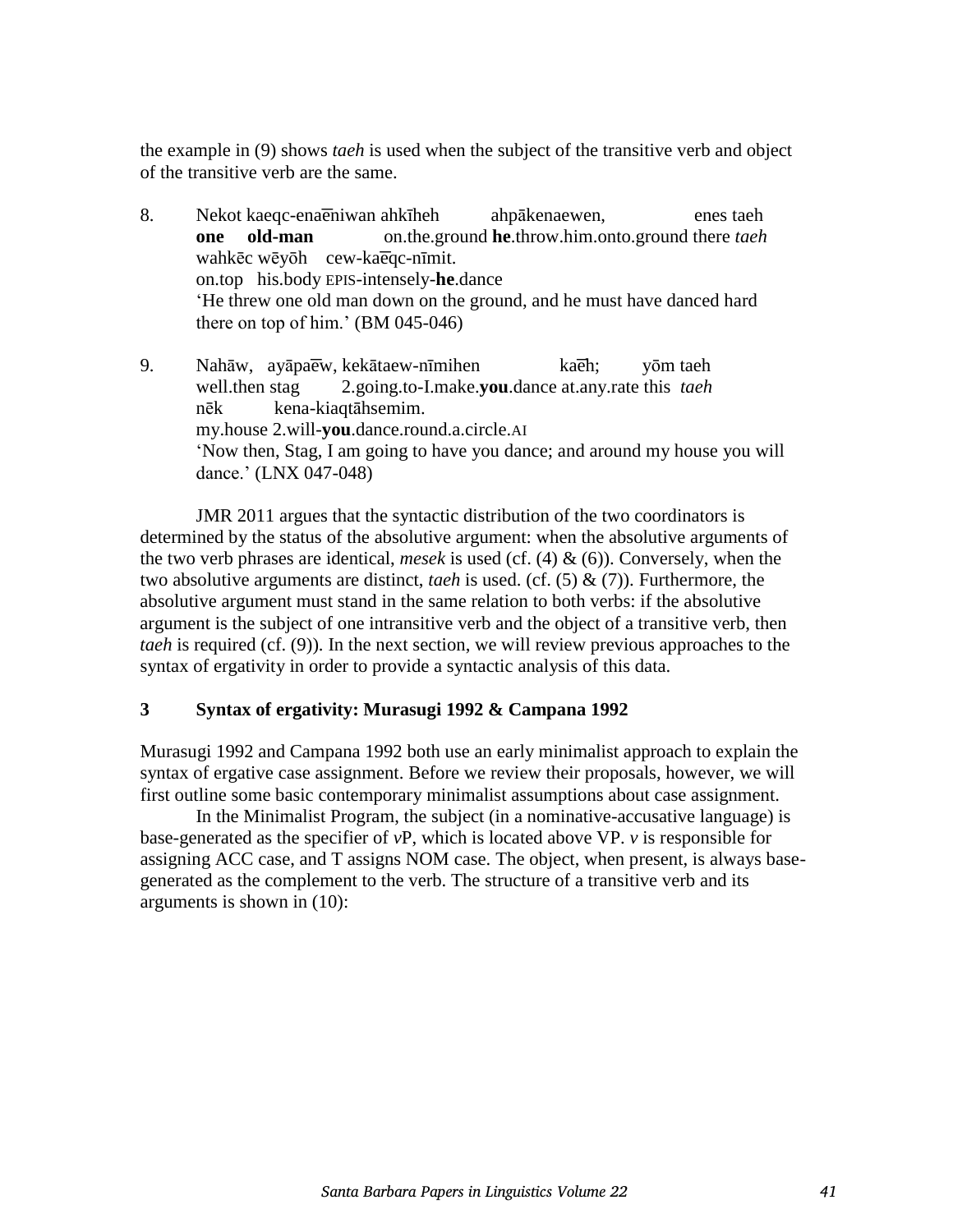

 Campana 1992 uses an earlier minimalist framework in which nominative case is checked<sup>iii</sup> by the head AgrS(ubject) and accusative case is checked by the head AgrO(bject). In a parallel analysis, Murasugi 1992 argues that nominative case is checked by T, and accusative case is checked by a lower head, Tr(ansitivity). As for ergativeabsolutive languages, both Campana and Murasugi argue that the head that is responsible for checking nominative case in nominative-accusative languages checks absolutive case in ergative-absolutive languages, and the head that checks accusative case also checks ergative case. Thus, for Campana 1992, AgrS checks absolutive case, and AgrO checks ergative case, and for Murasugi 1992, T checks absolutive case and Tr checks ergative case. Crucially, the notion of 'logical subject' or 'logical object' plays no role in caseassignment in these analyses.

 In our analysis, we follow the approaches used by Campana and Murasugi, and update them using more recent minimalist terminology. We argue that T is responsible for checking absolutive case, and *v* is responsible for ergative case. For transitive verbs, the ergative argument is base-generated in the specifier of *v*P and receives case from *v*Tr. The absolutive argument is base-generated as the complement of V, and is case-checked by T. This can be seen in (1a), repeated as (11):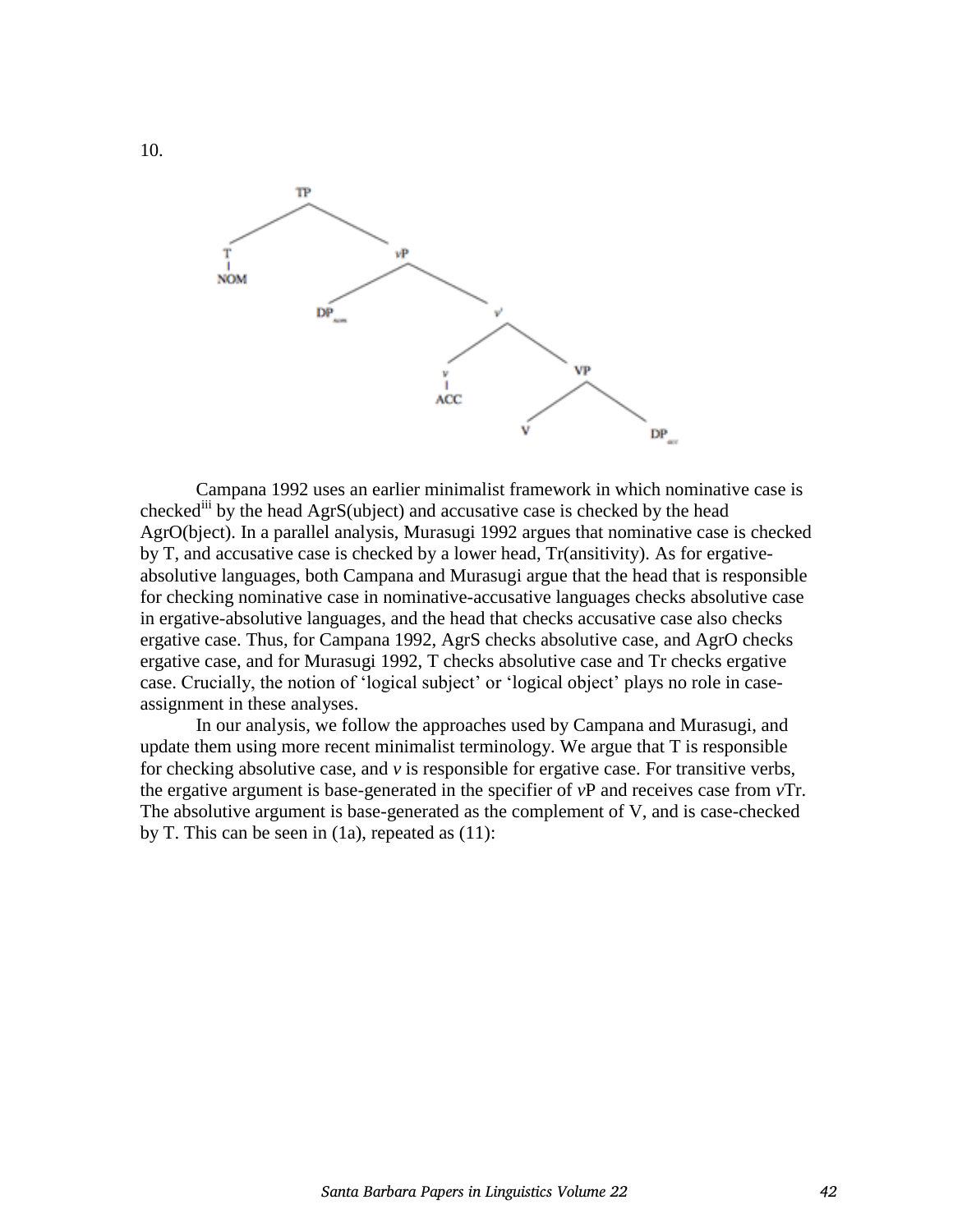

For intransitive verbs, the absolutive argument is still base-generated as the complement to the verb and is case-checked by T. Since there is no external argument, *v* is Intr instead of Tr. This is shown in (1b), repeated as (12) below:

12.



 Crucially, the absolutive argument is case-checked in a high position in both transitive and intransitive clauses. In transitive clauses, the absolutive argument is casechecked by a structurally higher head than the ergative one.

# **4 Syntactic analysis of Menominee coordination**

In this section we present our syntactic analysis of Menominee coordination. To account for the difference between the two coordinators, we propose that the same T head can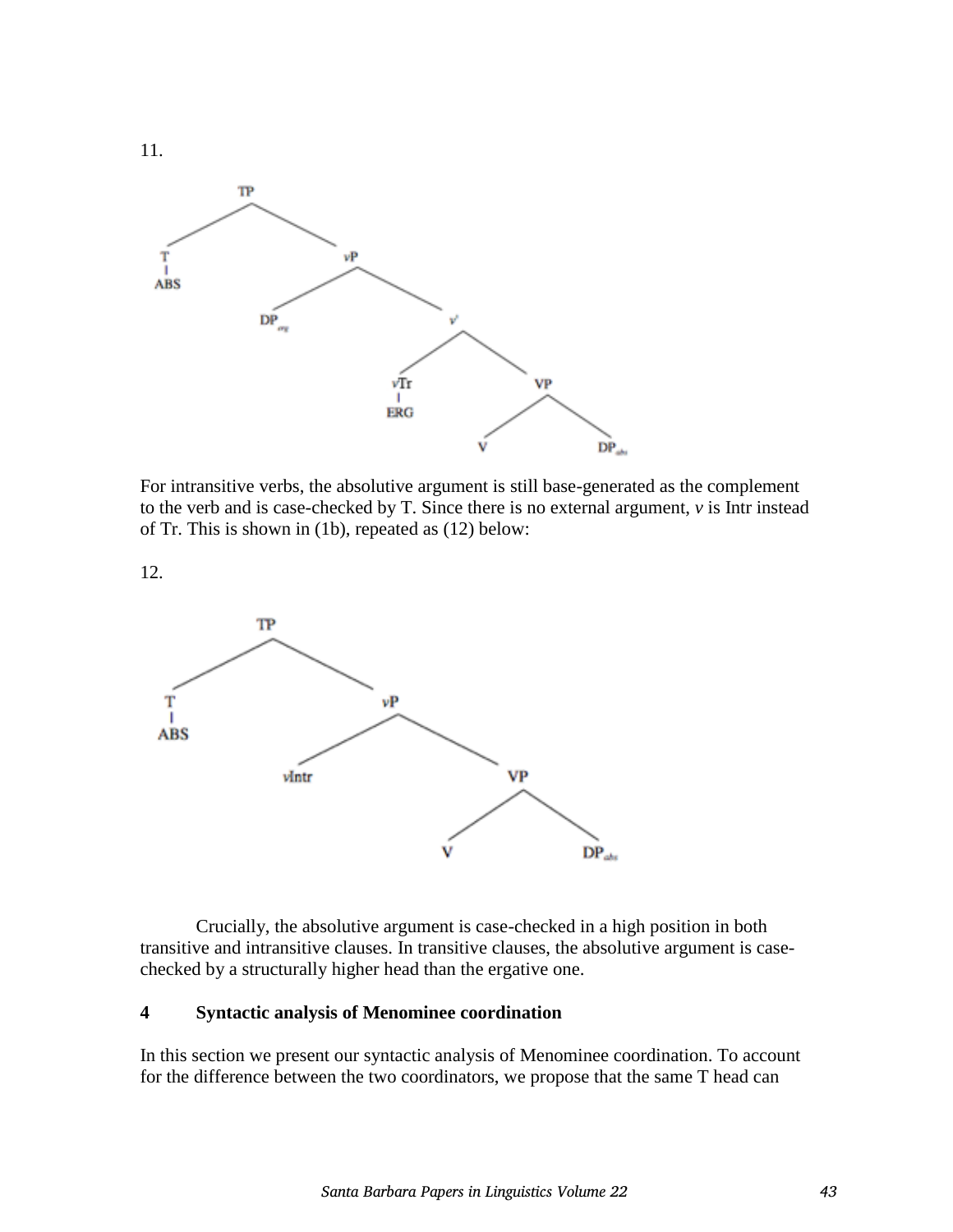case-check two absolutive arguments if the arguments are co-indexed and in the same structural relationship. Note that this proposal is not unlike the constraints on across-theboard movement (Ross 1967, Postal 1974): if two arguments are identical and in the same structural relationship, then they can both be extracted, as seen in the examples in  $(13)-(15)$ :

13. I wonder what<sub>i</sub> [John bought e<sub>i</sub>] and [Peter sold e<sub>i</sub>].

- 14.  $*$  I wonder what [John bought  $e_i$ ] and [Peter sold  $e_i$ ].
- 15.  $*$  I know a man who<sub>i</sub> [Bill saw  $e_i$ ] and [ $e_i$  likes Mary].

In (13) above, the *wh-*word 'what' corresponds to the object of both verbs, and thus can undergo *wh-*movement from both conjuncts. (Here, the 'e' stands for 'empty category', and serves as a notional device indicating that movement has occurred from that position.) In contrast, the sentence in (14) is ungrammatical because the two objects are not identical, as indicated by the differing indices. In (15), the two arguments that are extracted are identical, but they not in the structural relationship: since one is an object and one is a subject, across-the-board movement is blocked.

 With this proposed constraint on absolutive case-checking in mind, we can then capture the facts of coordination by appealing to a distinction in the size of the coordinands of the two coordinators: *taeh* joins TPs, while *mesek* joins *v*Ps. Since *taeh* coordinates TPs, the two verb phrases will each have a position for their own absolutive argument.

The trees for examples (5) and (7) above are shown in (16) and (17).<sup>iv</sup> In (16), the absolutive arguments of the two intransitive verbs are case-checked by two separate T heads:

16. a. Nekot meta emoh wāwēkew; okīqsan taeh ta ewan. one **woman** RED.she.live **her.son**.OBV *taeh* he.exist.OBV 'A certain woman lived there; and she had a son (her son existed).' (FP 001-002)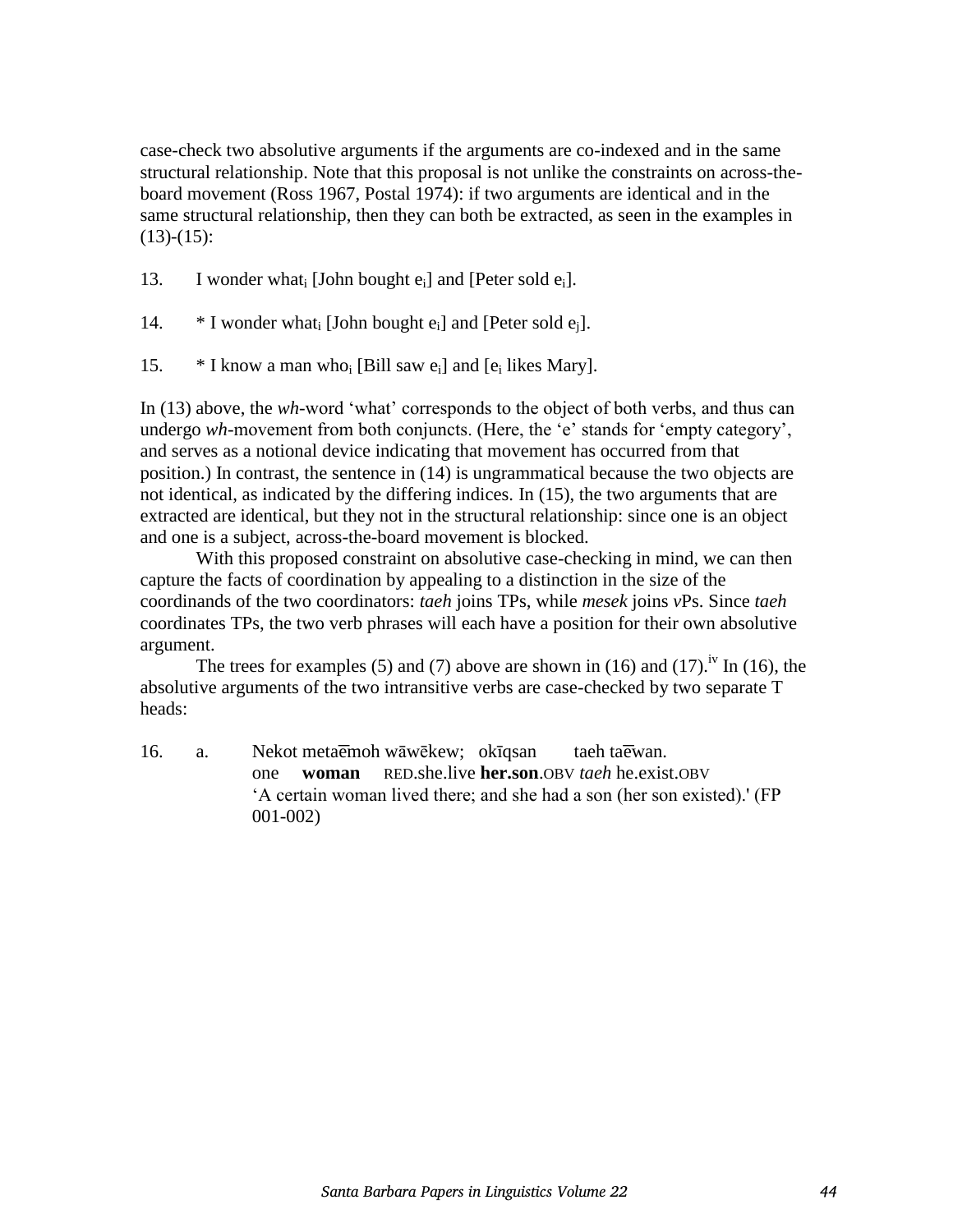

In the first coordinand, the T head assigns case to the subject 'that woman', and in the second coordinand, the T head assigns case to 'her son.'

 In (17), both the absolutive and ergative arguments of the two transitive verbs are case-checked by separate T and *v*Tr heads.

17. a. kaeqceh new ohsāpameken; kan taeh onaew ānan near EMPH he.look.at.**him**.from.there NEG *taeh* he.did.not.see.**him** 'He<sub>i</sub> was watching him<sub>i</sub> from close by; but he<sub>j</sub> didn't see him<sub>i</sub>.' (TAT 089-090)

b.

b.

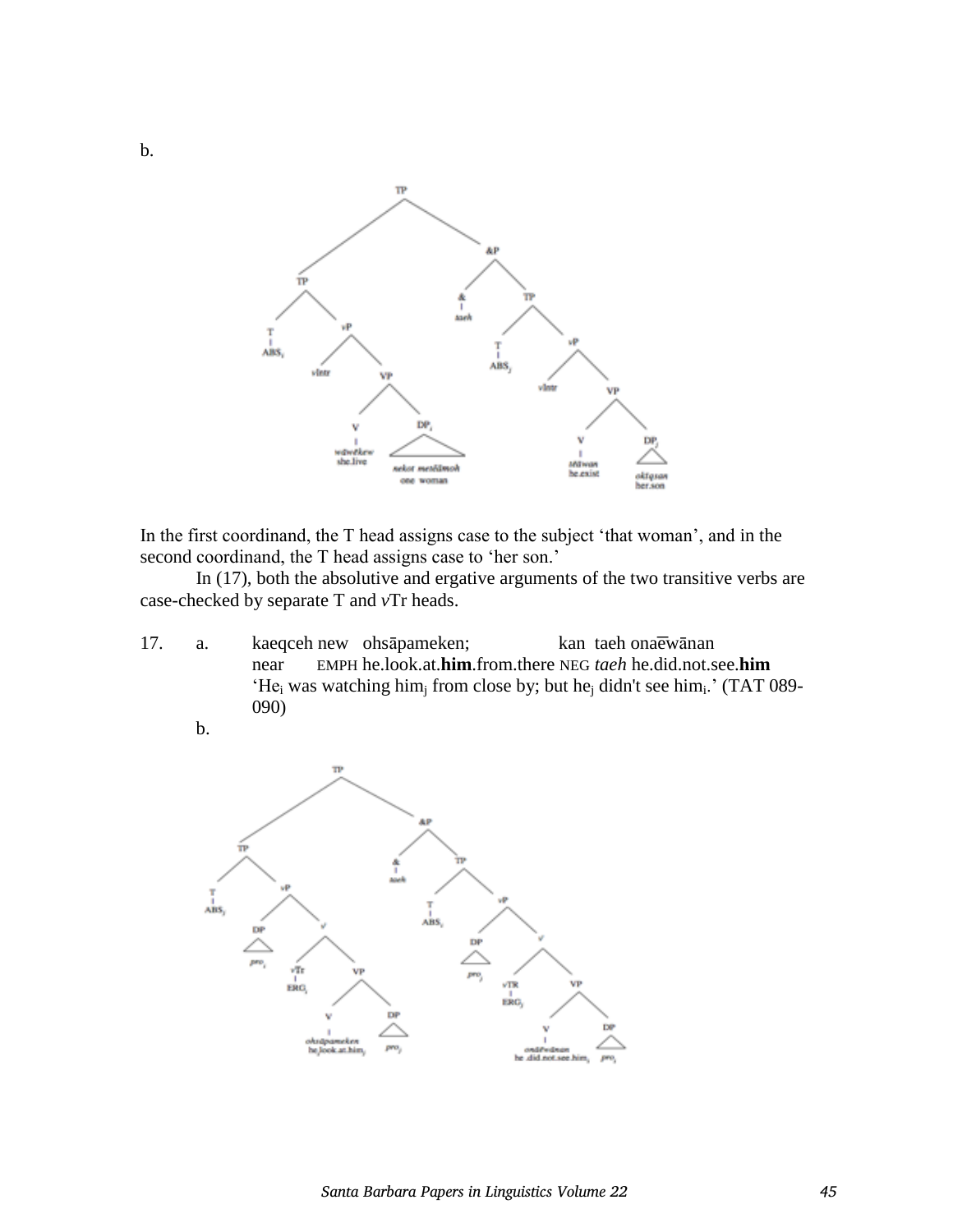In this first coordinand, the subject 'he*i*' receives ergative case from *v*Tr, and the object 'him*j*' gets absolutive case from T. In the second coordinand, the subject 'he*j*' is casechecked by *v*Tr, and the object 'him*i*' receives absolutive case from T.

 In contrast, if *mesek* joins *v*Ps, the T head checking absolutive argument will be outside the scope of coordination for both transitive and intransitive verbs, and thus the absolutive arguments necessarily must be the same for both verb phrases. The trees for examples (4) and (6) above are given in (18) and (19). In (18), we see that the absolutive arguments ('she' and 'she') of the two intransitive verbs are both case-checked by the same T.

| 18. | а.      | Kēs-kesīgnehciwaew mesek ketaew-cēpāhkow                  |
|-----|---------|-----------------------------------------------------------|
|     |         | $CP$ -she wash dishes <i>mesek</i> going to-she cook      |
|     |         | 'She washed dishes and she's going to cook.' (MF 10/7/10) |
|     | $b_{1}$ | ltree l                                                   |

In (19), the absolutive arguments ('peas' and 'them', which are coreferential) of the two transitive verbs are both case-checked by the same T. The two ergative arguments ('I' and 'John') are distinct, and each are case-checked by their own *v*Tr.

| 19. | a.      |                                                        |  | Nekēs-tepāhan anaecēmenan mesek Sāpatīs pas kēsam. |  |  |
|-----|---------|--------------------------------------------------------|--|----------------------------------------------------|--|--|
|     |         | 1.CP-I.buy <b>peas</b>                                 |  | <i>mesek</i> John might he.cook.them               |  |  |
|     |         | 'I bought peas and John might cook them.' (MF 3/31/11) |  |                                                    |  |  |
|     | $b_{1}$ | Itreel                                                 |  |                                                    |  |  |

 The fact that coordination of one transitive and one intransitive verb must involve *taeh* can be explained by the difference in structural relationship between the absolutive argument of a transitive verb and the absolutive argument of an intransitive verb. While they are both complement to V, a transitive verb does have additional structure and an ergative argument, which thus means that they do not not stand in the same structural relationship. This is illustrated in (20) below.

| 20. | a. | Nahāw, ayāpaew, kekātaew-nīmihen<br>kaeh:<br>yōm taeh                  |
|-----|----|------------------------------------------------------------------------|
|     |    | well, then stag 2.going.to-I.make.you.dance at any rate this tach      |
|     |    | kena-kiagtāhsemim.<br>nēk                                              |
|     |    | my.house 2.will-you.dance.round.a.circle.AI                            |
|     |    | 'Now then, Stag, I am going to have you dance; and around my house you |
|     |    | will dance.' (LNX 047-048)                                             |
|     | b. | tree                                                                   |

 Note that we are not showing movement of the absolutive argument for casechecking. At this time, we are remaining agnostic about the nature of case-checking in Menominee: either the absolutive arguments move into the specifier of TP to check their case under Spec-Head agreement (Chomsky 1993), or case is assigned through a form of long distance agreement called Agree (Chomsky 2000).<sup>V</sup> Furthermore, the word order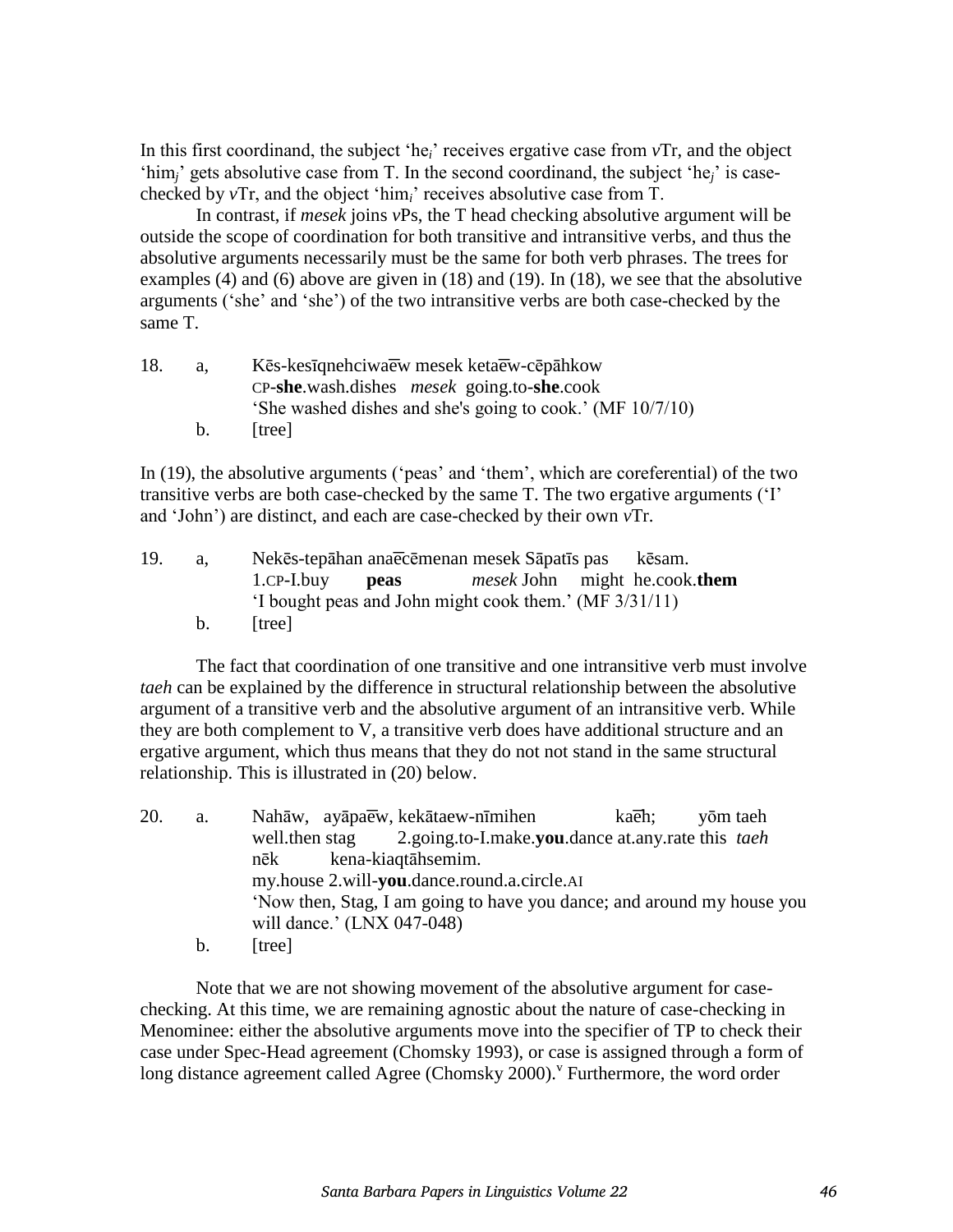facts do not immediately lend themselves to one analysis over another. Shields 2004 concludes that most preverbal arguments contain new or focused information. Therefore, we can not conclude that preverbal absolutive arguments moved to receive case; instead, it is possible that they underwent a focus movement.

# **5 Conclusion**

l

As we have shown above, the choice of coordinator in Menominee is sensitive to the status of the absolutive arguments in the coordinands: *taeh* is used is the absolutive arguments are distinct and/or in differing structural positions with respect to the verb, while *mesek* is used only when the two absolutive arguments are identical and in the same structural relation. We have argued that this data is consistent with a syntactic analysis of ergativity in which absolutive arguments are always base-generated as the complement of V, and check their case against T, and ergative arguments are basegenerated in spec, *v*P and receive case from *v*. By proposing that absolutive caseassignment is sensitive to the same conditions as across-the-board movement, we are able to account for the distribution of the two Menominee coordinators: *taeh* coordinates TPs and *mesek* coordinates *v*Ps.

 In future research, we plan on determining if the intransitive verbs in Menominee can be split into unaccusative and unergative categories, and what relevance, if any, this may have for the coordination data. We also plan on continuing work to see if the two approaches to case-checking can be empirically teased out, and what implications this may have for theories of ATB movement. Lastly, we hope to investigate this phenomenon in other Algonquian languages. A preliminary text-based study done by Johnson & Rosen 2010 found similar facts for Potawatomi. It would be interesting to know if other languages in the family pattern the same.

#### **Notes**

<sup>&</sup>lt;sup>i</sup> We would like to thank the members of the UW-Madison Algonquian syntax reading group, especially Becky Shields and Monica Macaulay for their helpful insights into the Menominee language. We are grateful to Menominee elders Marie Floring and the late Sarah Skubitz for providing language data, and to the Menominee Language and Culture Commission for their guidance. We also thank Mark Baker for invaluable discussion about syntactic theory.

 $\mu$ <sup>ii</sup> Abbreviations used in examples include the following:  $AOR - aorist$ ;  $CP - completeite$ ; EMPH – emphatic; EPIS – epistemic; NEG – negative; OBV – obviative; PL – plural; RED – reduplication. Elicited data are noted with the speaker's initials and are followed by a date. Data that come from stories are indicated with a source code and line number. The following codes represent stories from Bloomfield 1928: FP – Frog Prince; LNX – Lynx Tries to Kill a Stag; PE – Personal Experiences; TAT – Tales of Ancient Times. BLS is the code for the elicited story Bill's Life Story, and BM is the code for Bead Man, a story found in Bloomfield's Notes in the Smithsonian archives.